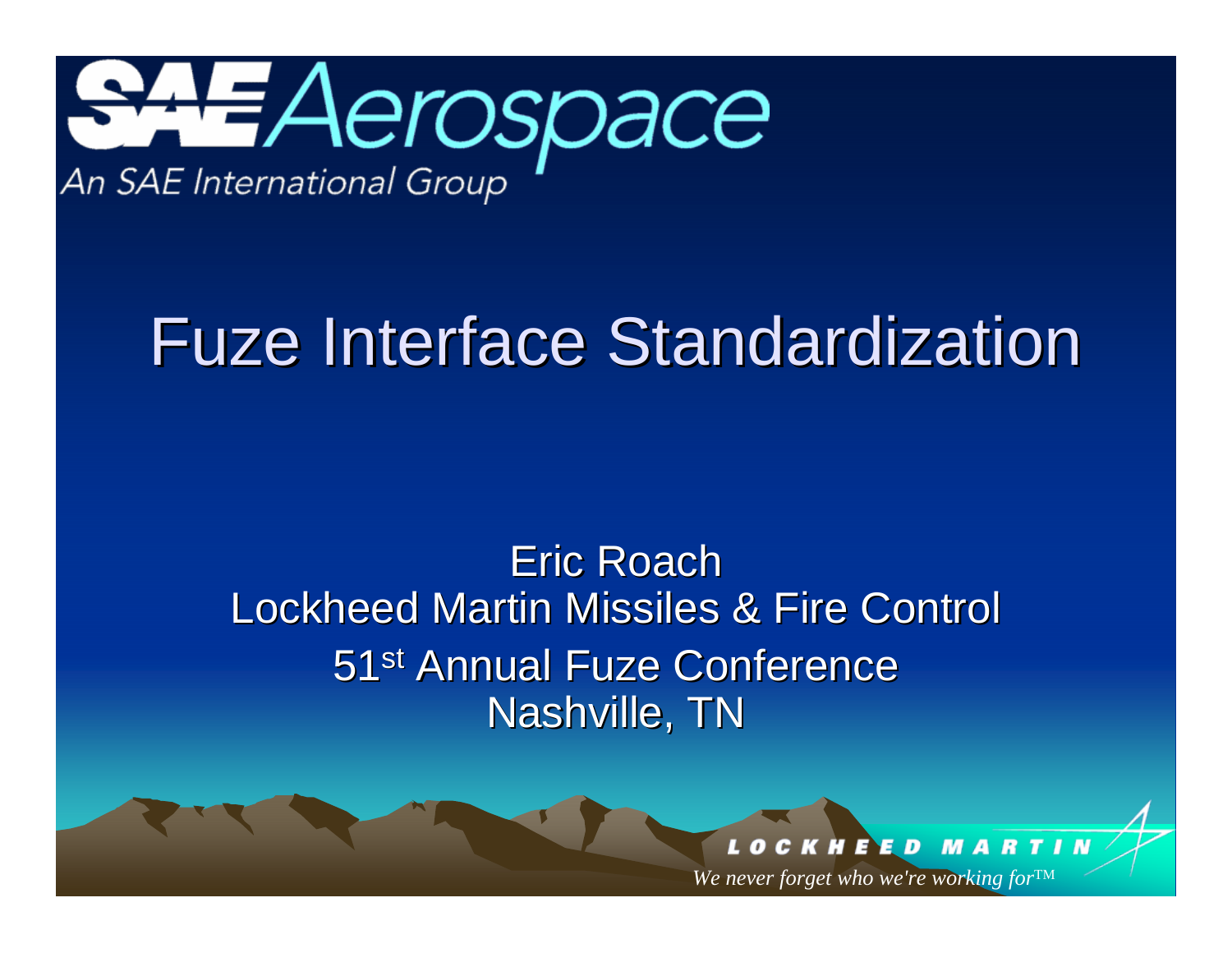



### **Topics**

- Background
- Standard Development Efforts
- Fuzing System Standard Structure
	- en al control de la control de Serial Signal Interface
	- Power Interfaces
	- Discretes
	- Serial Communications Protocol
- Future Plans

K H **EED RTI** M A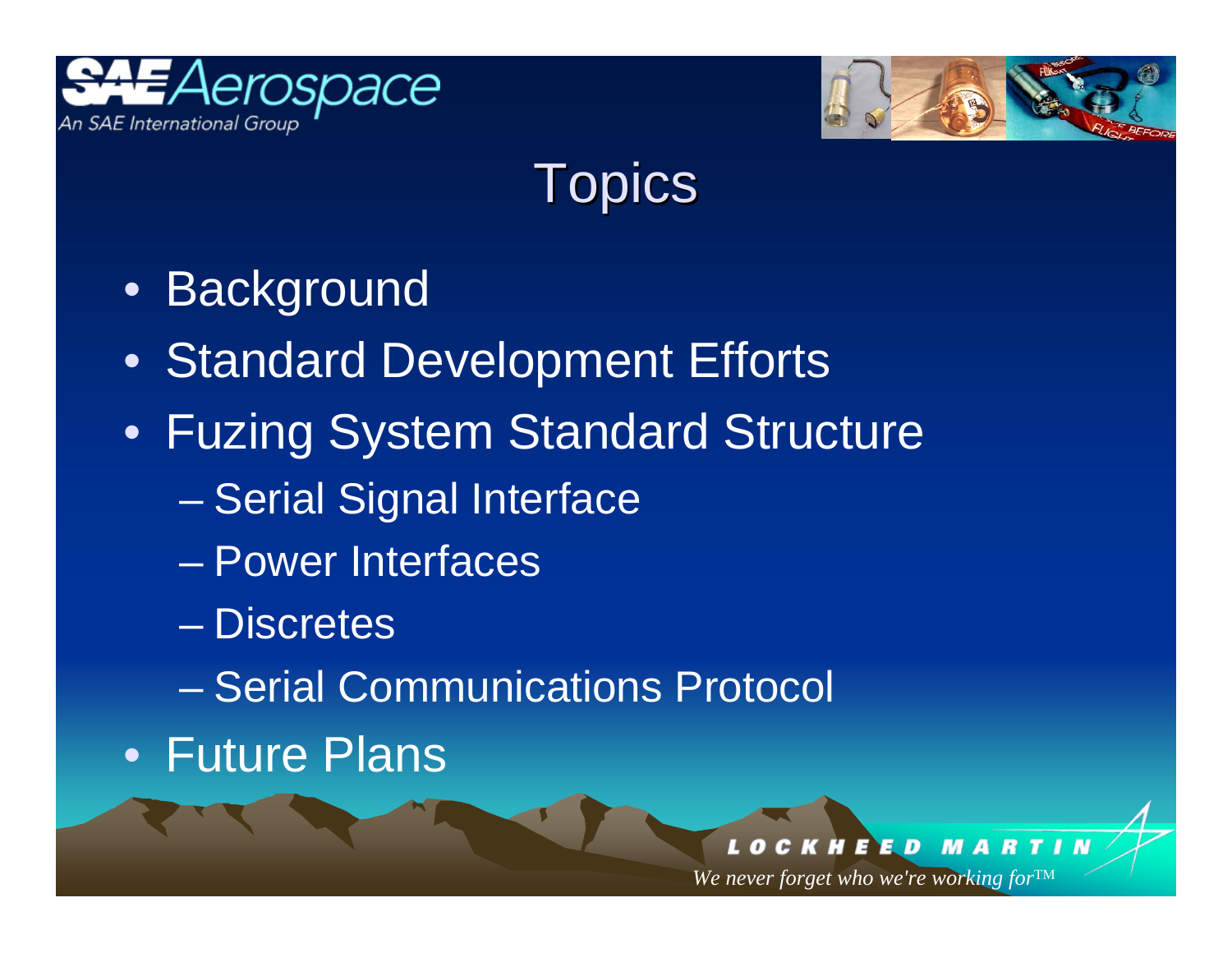



## **Background**

- Spring 2003 NAFAG AG-2 requested SAE assess airborne weapon fuze interoperability.
- Fall 2003 SAE convened Technical Assessment Panel from 5 countries & 21 government organizations & companies
	- Identified three areas for fuze standardization
		- Weapon to Aircraft Interface
		- Fuze to Weapon Mechanical Interface
		- Fuze to Weapon Logical/Electrical Interface

### **CKHEED MARTI**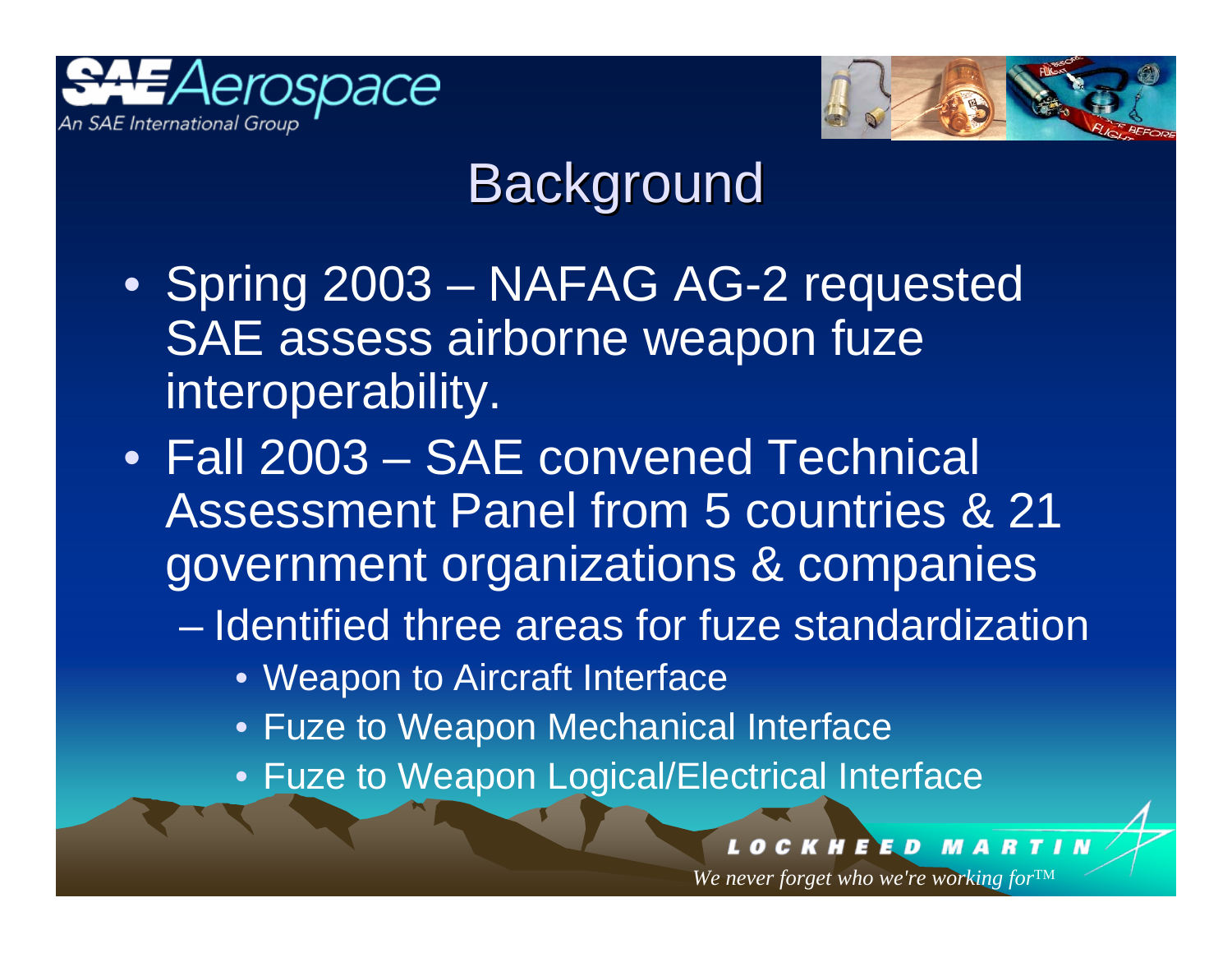



## More Background

- March 2004 NATO Air Armament Panel requests SAE study fuze interface standardization
- April 2004 SAE initiates 2 Fuze Interface Task groups:
	- AS-1B6 (Fuze Systems) R Clutterbuck Chair
	- –AS-1B7 (Fuze Mechanical) – R Agarwala Chair
- April 2004 to Present Task Groups develop draft standards
	- –Focus here on Electrical/Logical Standard

### **KHEED** М R A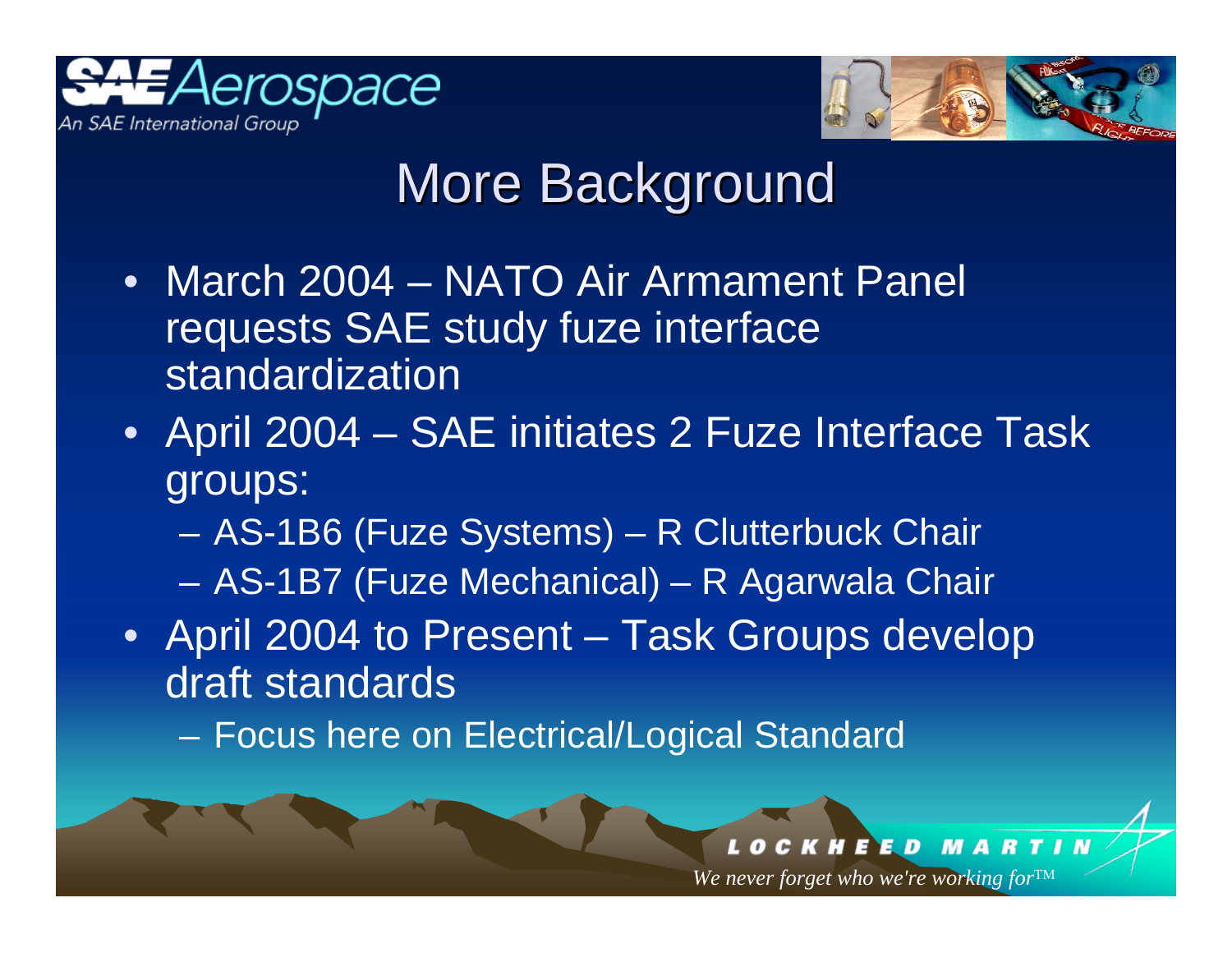



## Standard Electrical & Logical Interface for Airborne Fuzes

- AS-5716 SAE Aerospace Standard
	- en al control de la control de General Requirements Overview
		- Signal Requirements
		- Power Requirements & Logic
		- Discrete Requirements
		- Time Line
		- Serial Communications Protocol
	- Fuze Side of Interface
		- Signal Requirements
		- Power Requirements
		- •Discrete Requirements
- Store Side of Interface
	- Signal Requirements
	- Power Requirements
	- Discrete Requirements
	- LOCKHEED MARTIN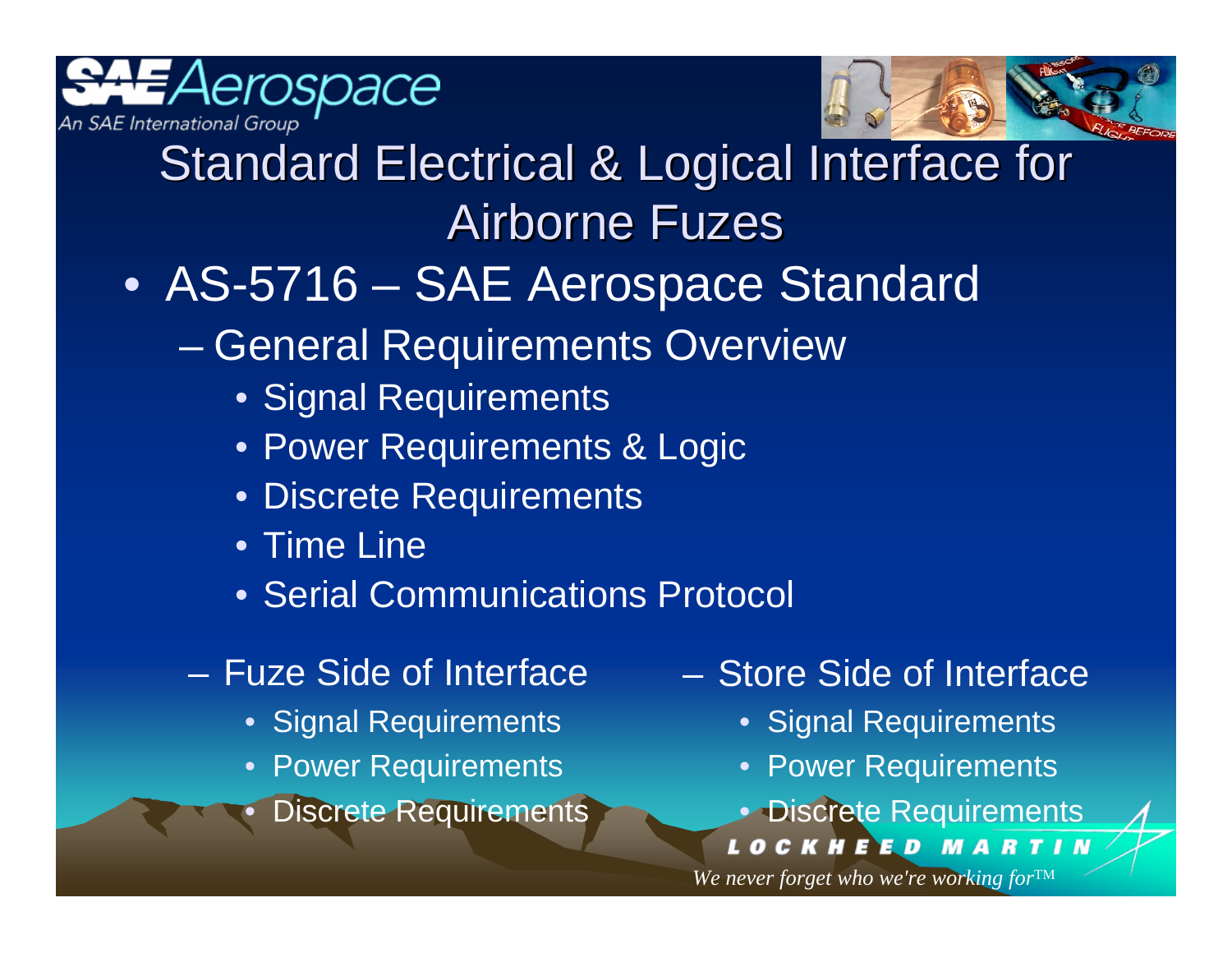



### **StoreInterface Signals** Fuze



### *LOCKHEED* **MARTIN**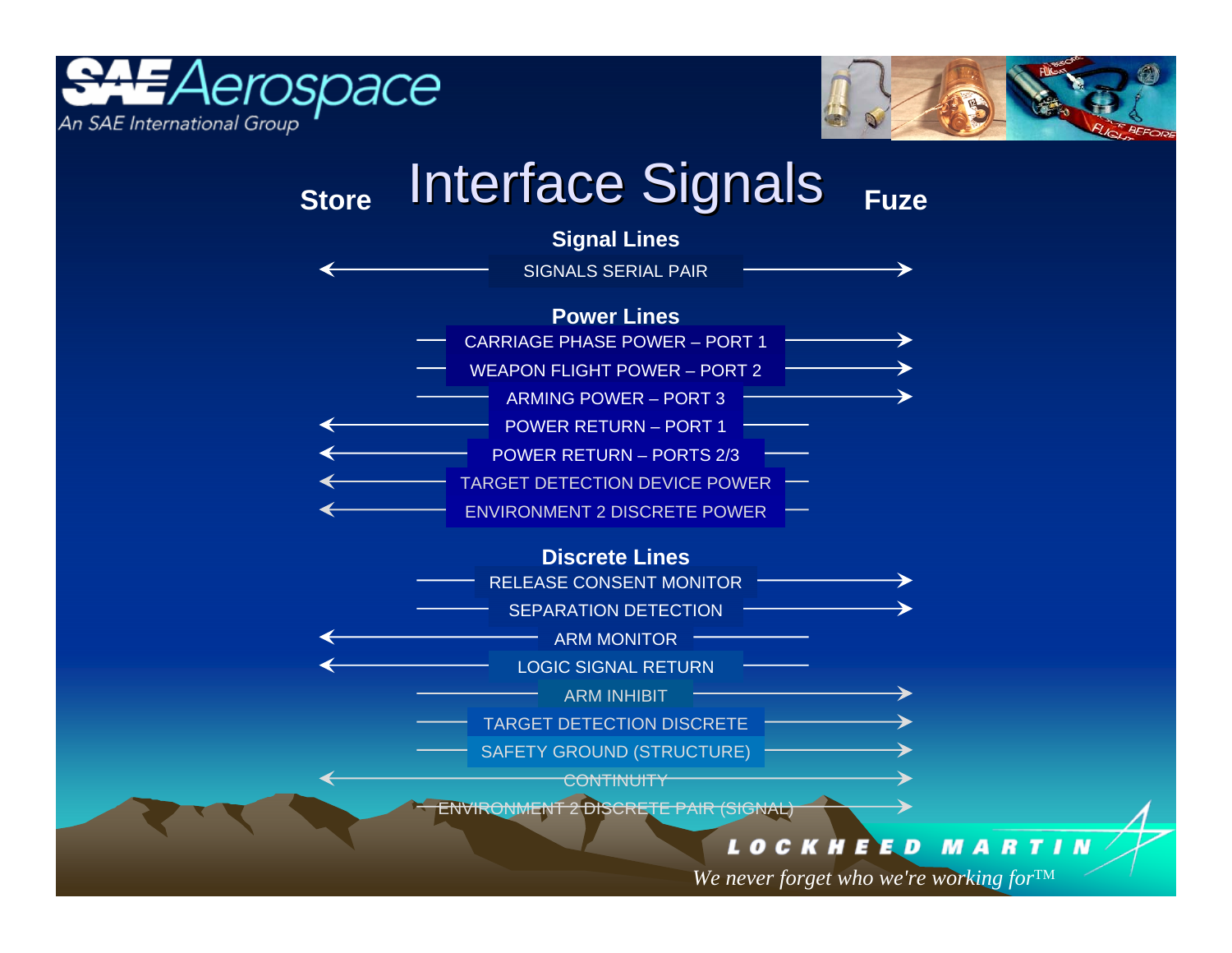



### **Power Application**



### **MARTIN** *LOCKHEED*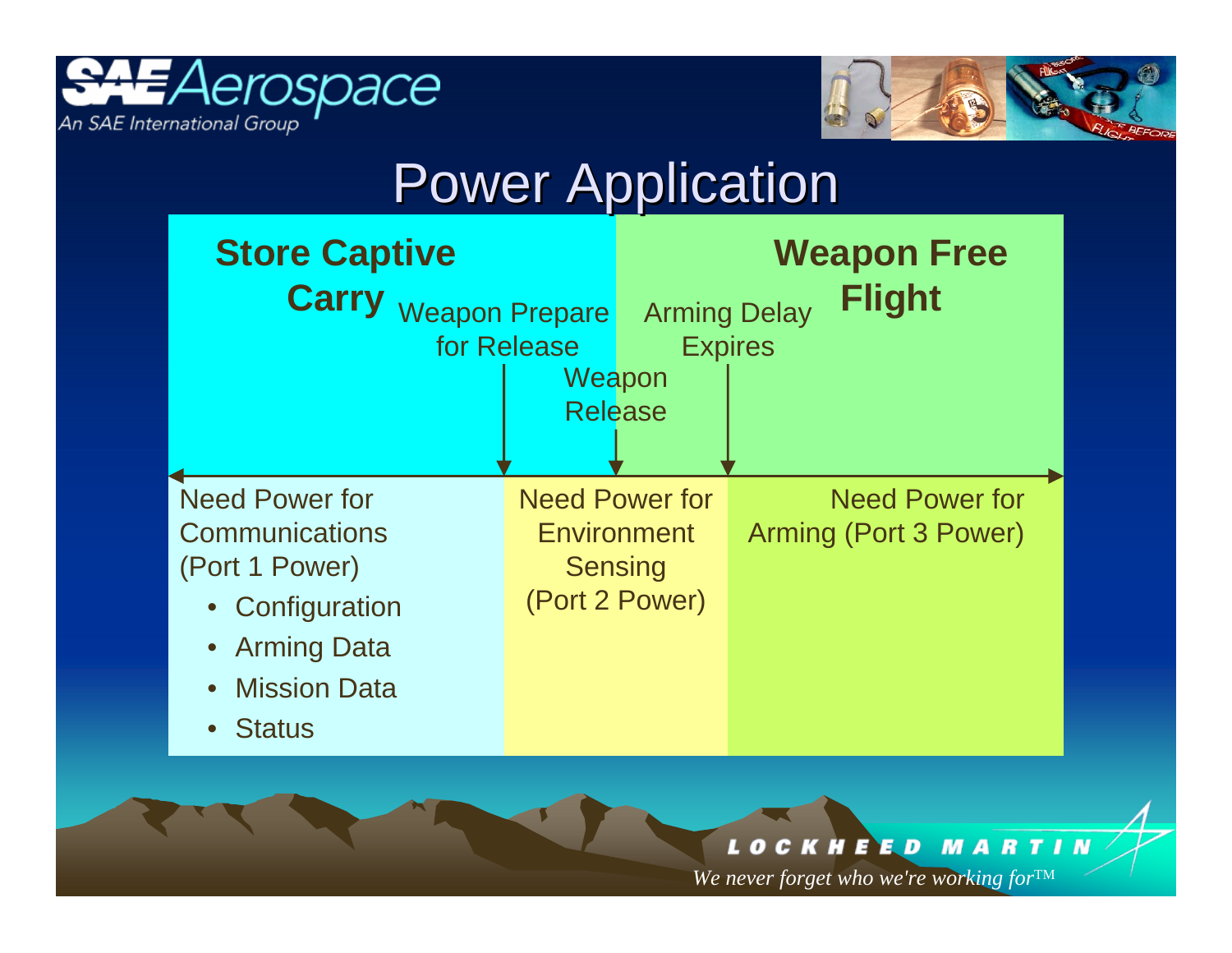



### **Power Concepts**

- • Carriage Phase Power (Port 1)
	- Power for fuze to store communication during captive flight on the aircraft.
	- $\mathcal{L}_{\mathcal{A}}$ Could be derived from aircraft provided MIL-STD-1760 power
	- No Arming circuits powered
- •Weapon Flight Power (Port 2)
	- Power normally used by store during all stages of free-flight.
	- $\mathcal{L}_{\mathcal{A}}$ Could be derived from store battery activated just prior to release.
	- Arming control circuits powered, but no arming energy.
- • Arming Power (Port 3)
	- Power for arming the fuze.
	- Environmentally derived preferred.
- • Power from Fuze (still being defined)
	- $\sim$ Power for a Target Detection Device (e.g. Proximity Sensor)
	- Power for a 2<sup>nd</sup> Environment Sensor (e.g. Air Data Sensor)

### **OCKHEED MARTI**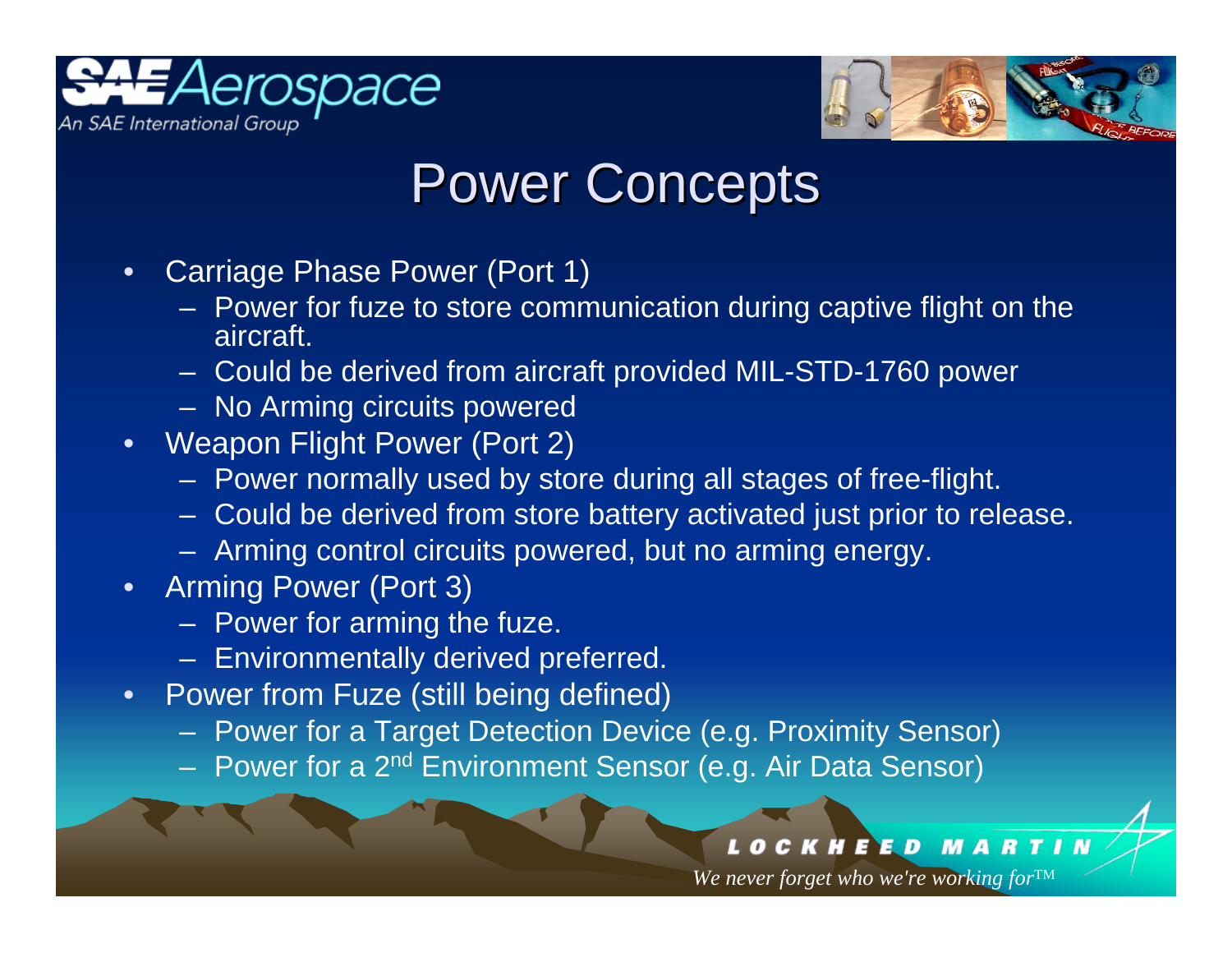



### **Separation Discrete Signals**

- Standard imposes on store Requirement to provide fuze the following:
	- Release Consent from MIL-STD-1760 connector
	- Separation Detection from MIL-STD-1760 connector (Address Return)
- These two discrete signals (in combination with digital data) provide the means to detect separation of the MIL-STD-1760 umbilical connector and determine that the separation is from an intentional release.

### EED к н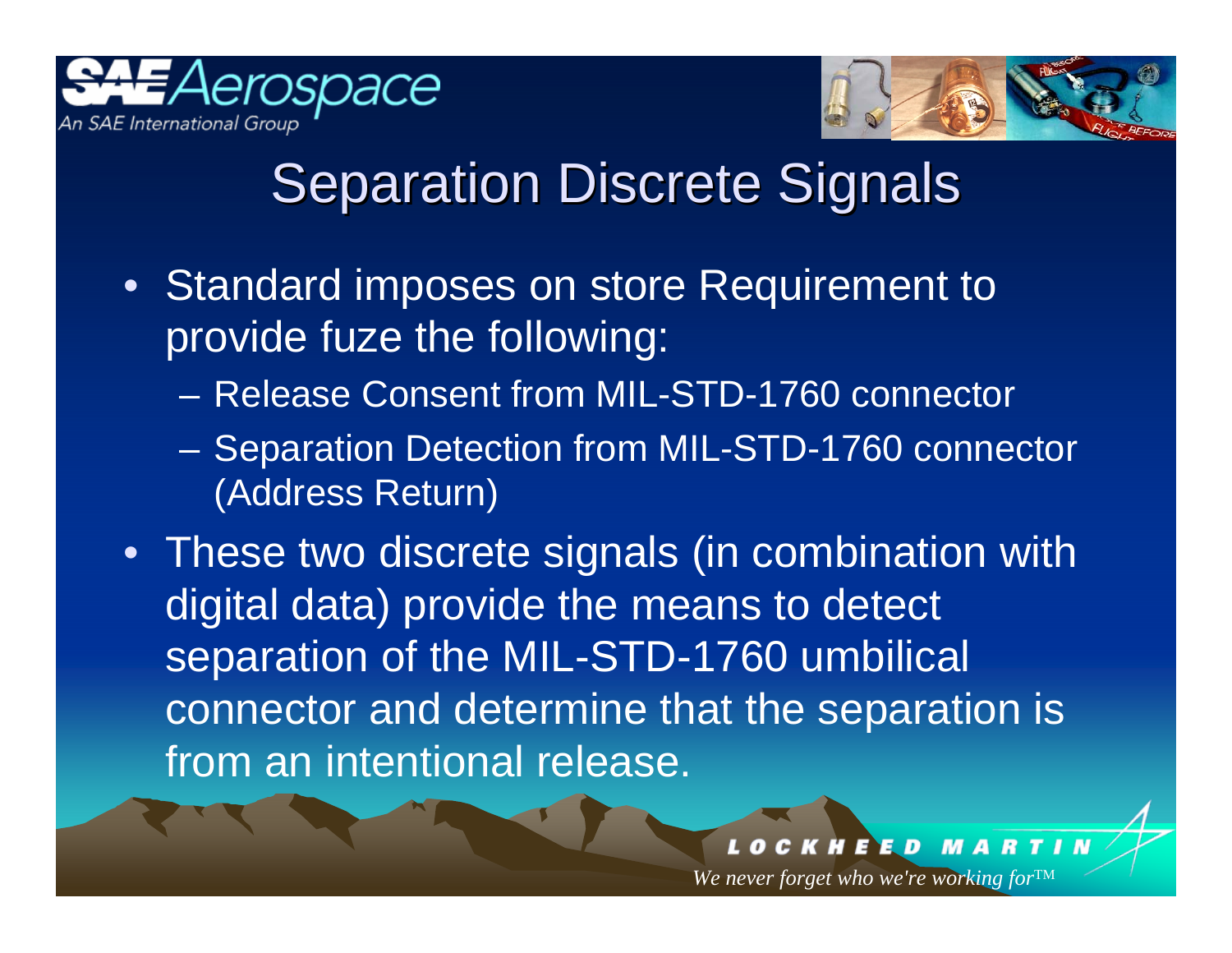



### **Separation Discrete Signals Application**

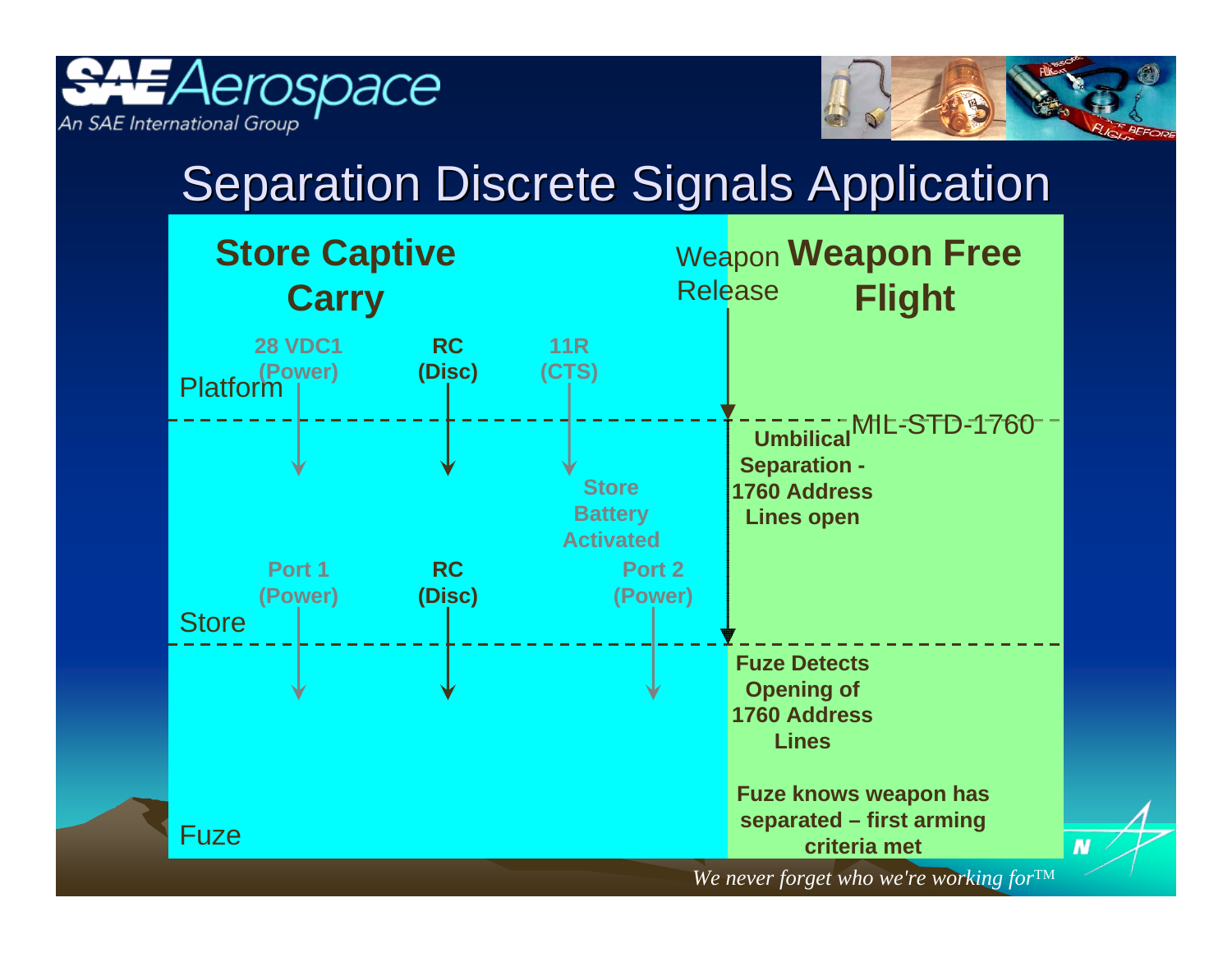



### Additional Fuze Control Discrete Signals

- Standard allows store the Option to provide fuze the following:
	- Arm Inhibit to hold off arming during long flights
	- – Target Detection to command function (if fuze utilizes Detonate on Target Detection Mode)
- The Task Group is developing additional discrete signals to enhance interoperability:
	- Environment 2 Discrete (Signal)
	- –Environment 2 Discrete (Spare)

These signals will standardize the signal characteristics from second environment sensors mounted outside fuzes (air probes, wind speed sensors, etc.)

### **KHEED MA**  $\overline{R}$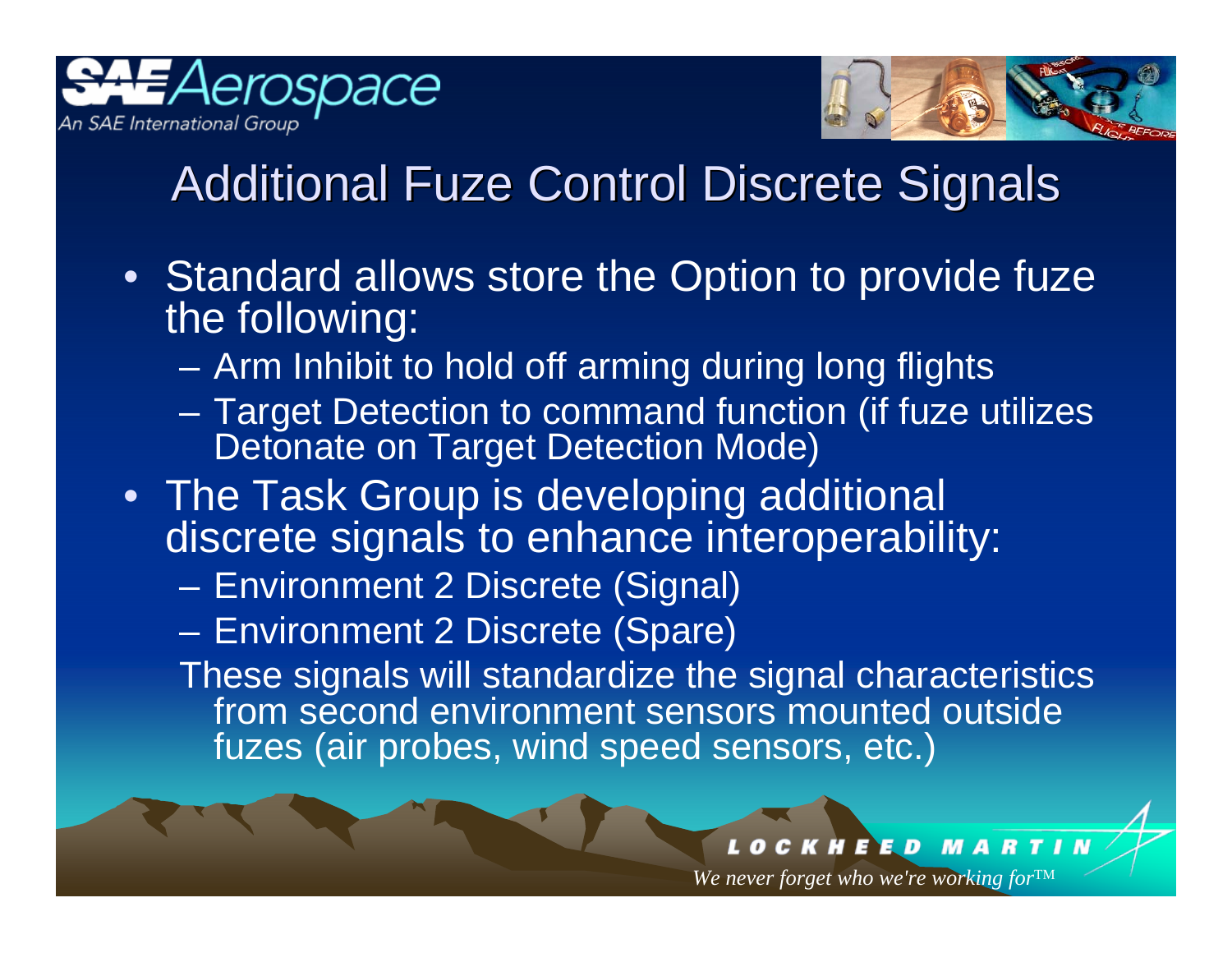



N

### **Serial Communications**

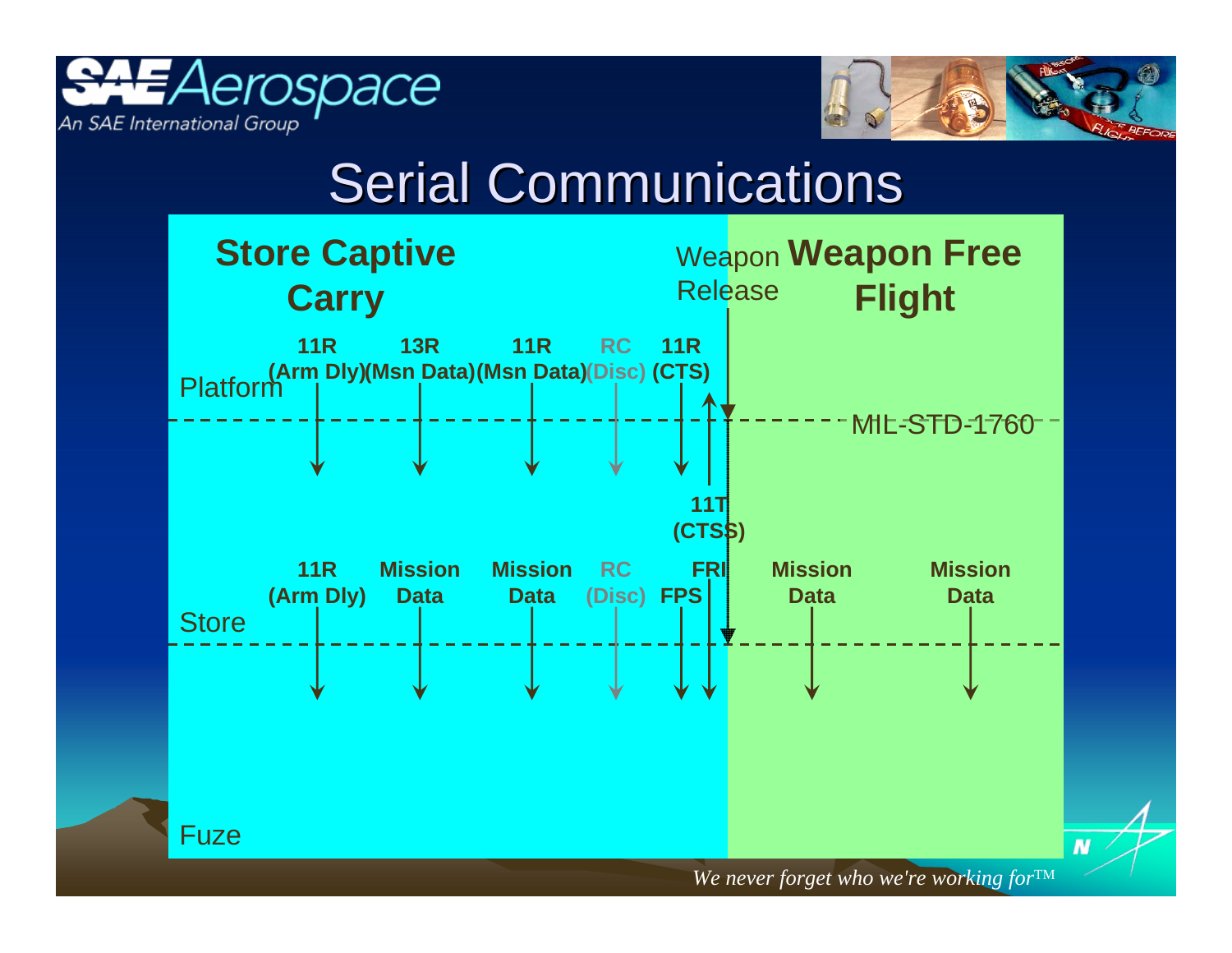



## **Serial Communications**

| <b>CMD</b>     | <b>Data</b><br>from | <b>Description</b>                                 | <b>Data content</b>                                             | <b>Fuze response</b>                                                                                                                  | <b>Notes</b>                      |
|----------------|---------------------|----------------------------------------------------|-----------------------------------------------------------------|---------------------------------------------------------------------------------------------------------------------------------------|-----------------------------------|
| $\overline{C}$ | Fuze                | Get fuze<br><i>identifier</i>                      | <b>Fuze Identity</b>                                            | <b>Fuze to Sends fuze identifier</b>                                                                                                  |                                   |
|                | <b>Store</b>        | <b>Fuze hard</b><br>reset                          | <b>None</b>                                                     | <b>None</b>                                                                                                                           | <b>Simulates</b><br>power cycling |
| M              | <b>Store</b>        | Fuze<br><b>Mission data</b>                        | <b>Fuzing Control</b><br>Data                                   | <b>Fuze accepts mission data</b>                                                                                                      |                                   |
| S              | Fuze                | <b>Fuze</b><br><b>Mission data</b>                 | <b>Fuzing Data</b>                                              | Fuze provides its mission data -<br>same data as "M"                                                                                  |                                   |
| $\overline{A}$ | <b>Store</b>        | <b>Send Fuze</b><br>Arming data                    | <b>Entire Contents of</b><br><b>MIL-STD-1760</b><br>11R Message | Fuze arming logic accepts arming<br>times                                                                                             |                                   |
| $\mathsf Q$    | <b>Fuze</b>         | <b>Queries</b><br><b>Arming time</b><br>and status | <b>Arming Data</b>                                              | Fuze sends 7 byte.message with<br>Arming times plus current arming<br><b>status</b>                                                   |                                   |
| $\mathsf{F}$   | <b>Store</b>        | <b>Fuze launch</b><br>sequence<br>commands         | <b>TWO Bytes:</b><br>" $PS$ "<br>" $R$<br>"OS"                  | "PS" directs fuze to perform<br>irreversible actions (linked to CTS).<br>"RI" informs fuze release is imminent.<br>"OS" revokes "RI". |                                   |

### LOCKHEED MARTIN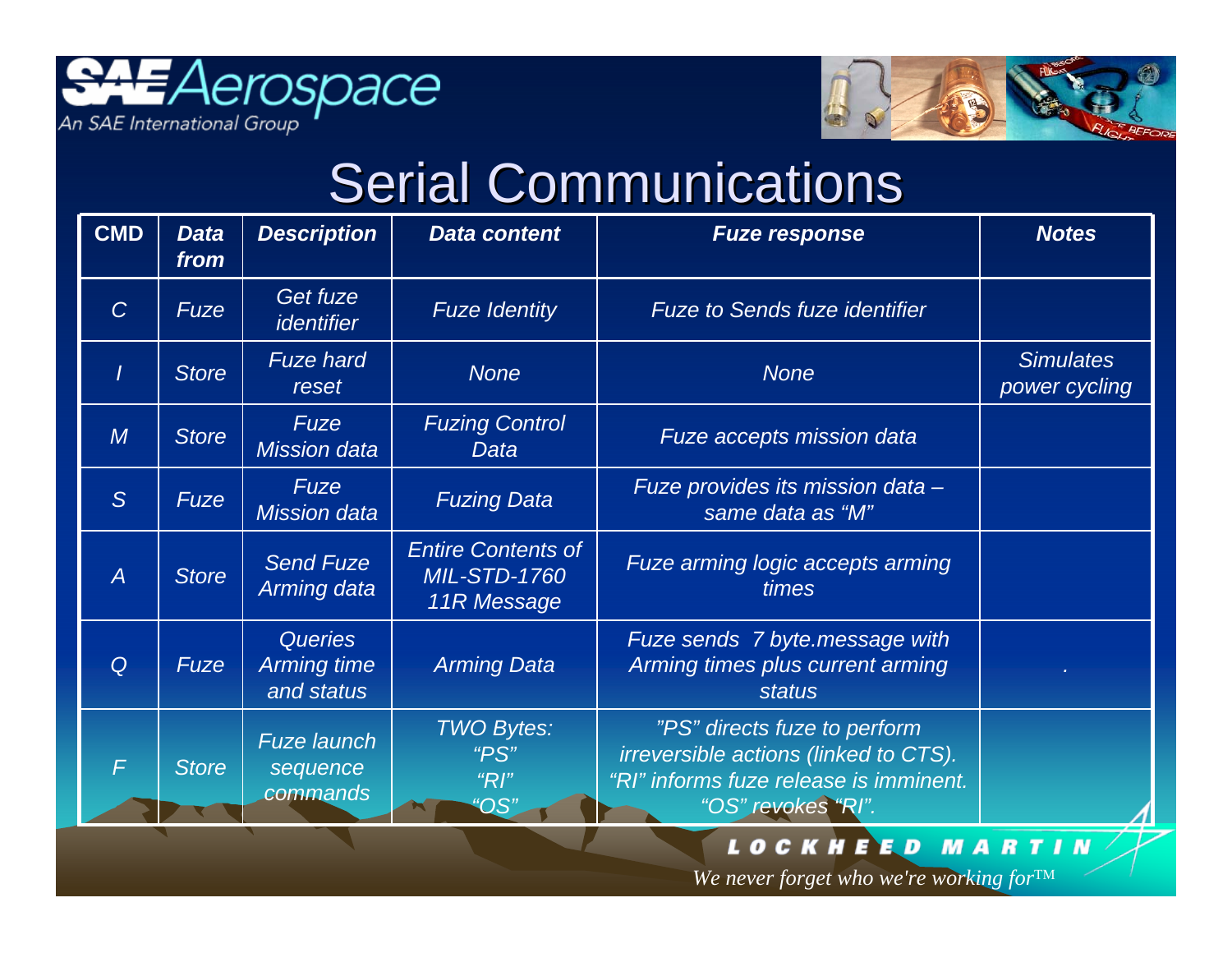



### Mission Data

| <b>Word</b>    | <b>Description</b>   | <b>Content</b>                     |
|----------------|----------------------|------------------------------------|
| 1              | <b>Mode 1</b>        | 8 bits defining modes              |
| $\overline{2}$ | Mode 2               | 8 bits defining modes              |
| $\overline{3}$ | <b>Status</b>        | 8 bits defining status (fuze only) |
| <b>4</b>       | Time (LB)            | 1760 data entities                 |
| 5              | Time (UB)            |                                    |
| 6              | <b>Velocity (LB)</b> |                                    |
| $\overline{7}$ | <b>Velocity (UB)</b> |                                    |
| 8              | <b>Void/Layer</b>    |                                    |
| 9              | <b>Distance (LB)</b> |                                    |
| 10             | <b>Distance (UB)</b> |                                    |

### LOCKHEED MARTIN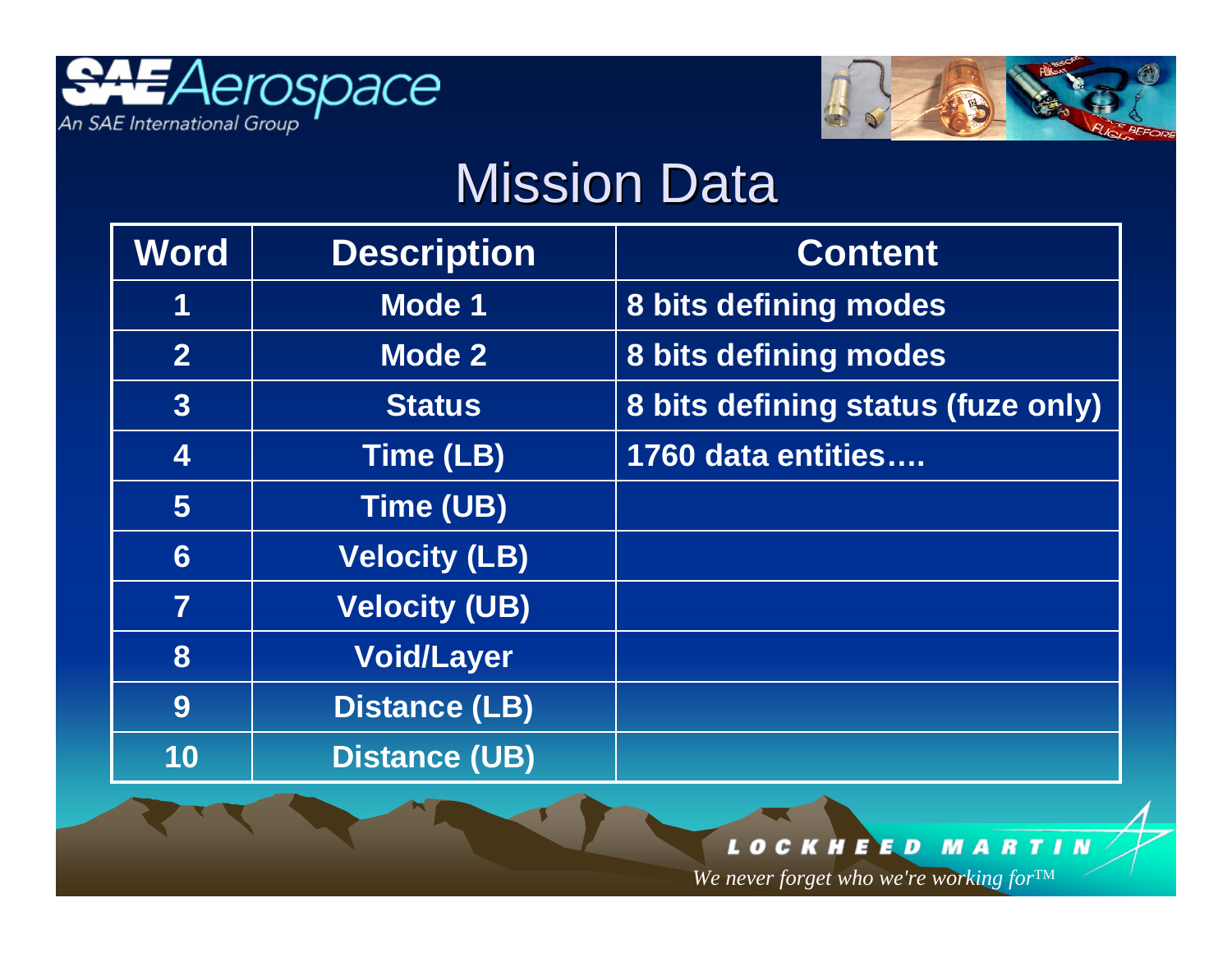



### Fuzing Modes

- 1.Function At Impact
- 2.Function On Time After Impact
- 3. Function At Altitude (Barometric)
- 4. Function At Height Above **Ground**
- 5. Function At Depth After Impact
- 6. Function On Target Detection
- 7. Function On Time after Target **Detection**
- 8. Function On Interference **Detected**
- 1.Function On Void After Impact
- 2.Function On Layer After Impact
- 3. Enable Detection of Low Capacitor Voltage
- 4. Enable Long Detonation Delay
- 5. Function at End Of Life
- 6. Reserved
- 7.Reserved
- 8. Reserved

### *LOCKHEED* **MARTIN**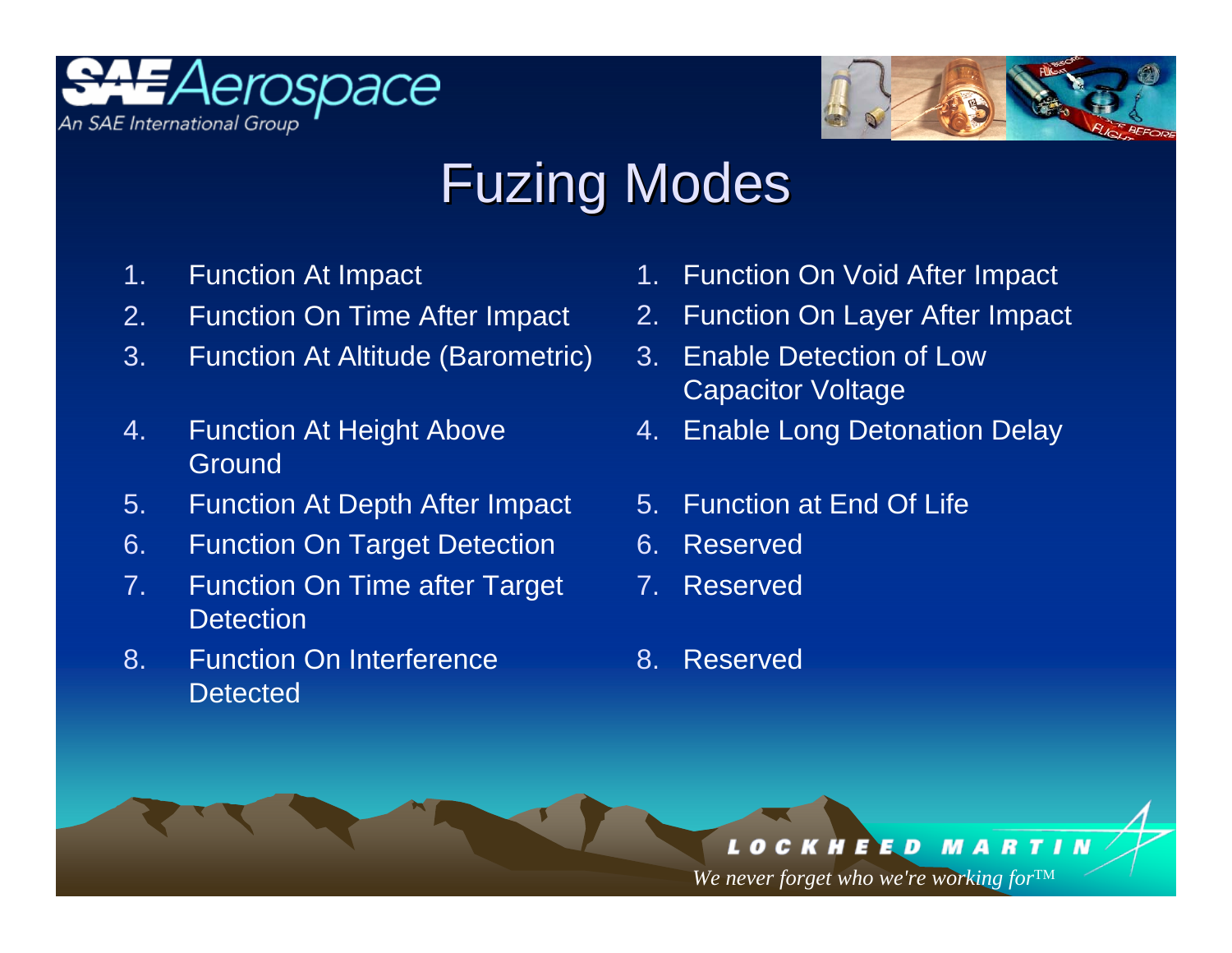



## Arming Data (from Fuze)

| <b>Word</b>    | <b>Description</b>         | <b>Content</b> |
|----------------|----------------------------|----------------|
| 1              | <b>Arming Time (LB)</b>    |                |
| $\overline{2}$ | <b>Arming Time (HB)</b>    |                |
| $\overline{3}$ | <b>High Drag Time (LB)</b> |                |
| 4              | <b>High Drag Time (HB)</b> |                |
| 5              | <b>Arming Status Word</b>  | See next slide |
| 6              | <b>Checksum (LB)</b>       |                |
| 7              | <b>Checksum (HB)</b>       |                |

### LOCKHEED MARTIN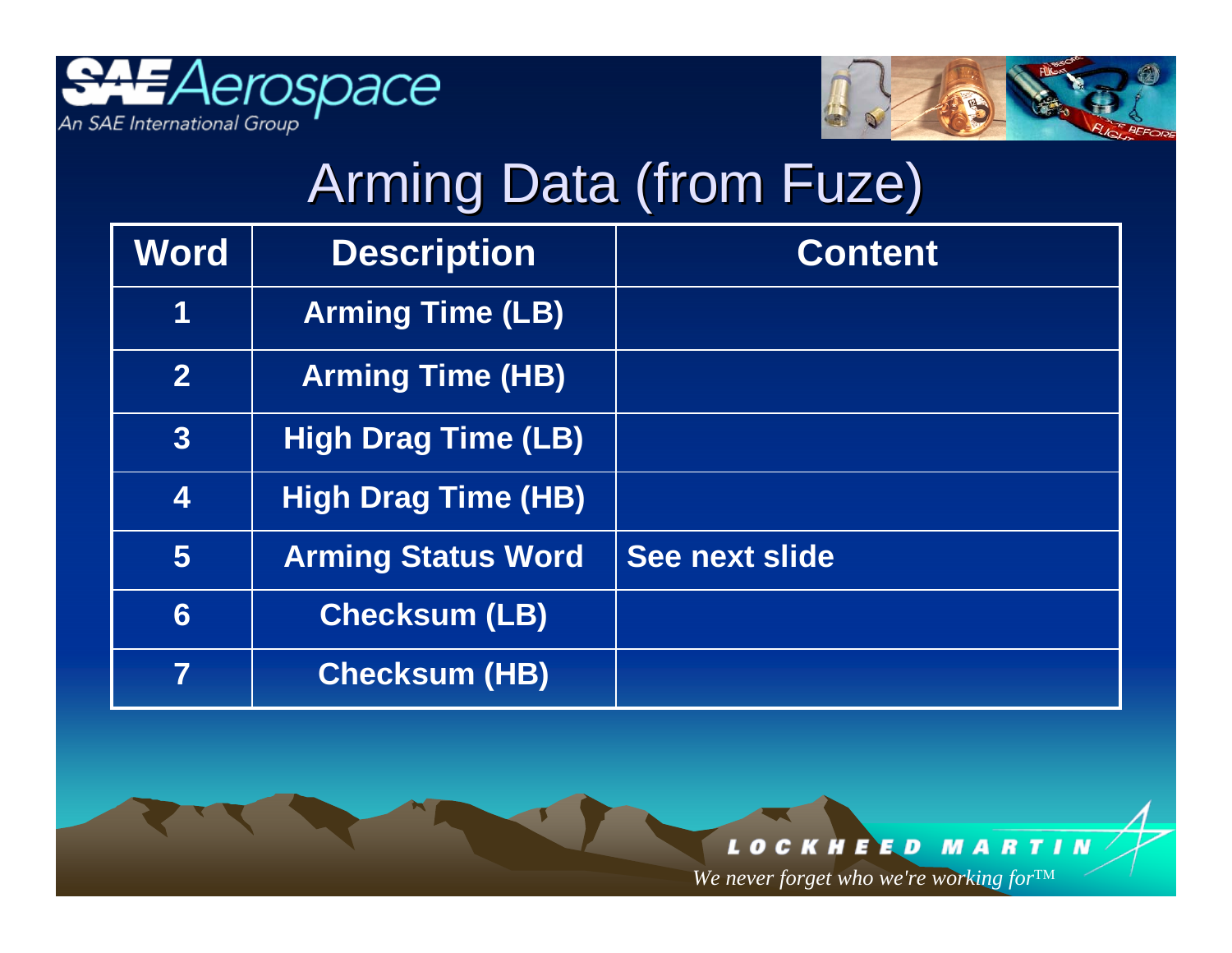



## **Arming Status Word**

| <b>Bit</b>              | <b>Description</b>           | <b>Content</b>       |
|-------------------------|------------------------------|----------------------|
| 1                       | <b>Prelaunch Status</b>      | $1/0 = Good/Bad$     |
| 2                       | <b>Fuze Ready to Release</b> | $1/0 = Yes/No$       |
| 3                       | <b>Arm State</b>             | $1/0$ = Armed/Safe   |
| $\overline{\mathbf{4}}$ | <b>Arm Inhibit Status</b>    | $1/0 = Inhibit/Free$ |
| $\overline{5}$          | <b>Reserved</b>              | $\boldsymbol{0}$     |
| 6                       | <b>Reserved</b>              | $\boldsymbol{0}$     |
| $\overline{\mathbf{7}}$ | <b>Reserved</b>              | $\boldsymbol{0}$     |
| 8                       | <b>Reserved</b>              | $\boldsymbol{0}$     |

### LOCKHEED MARTIN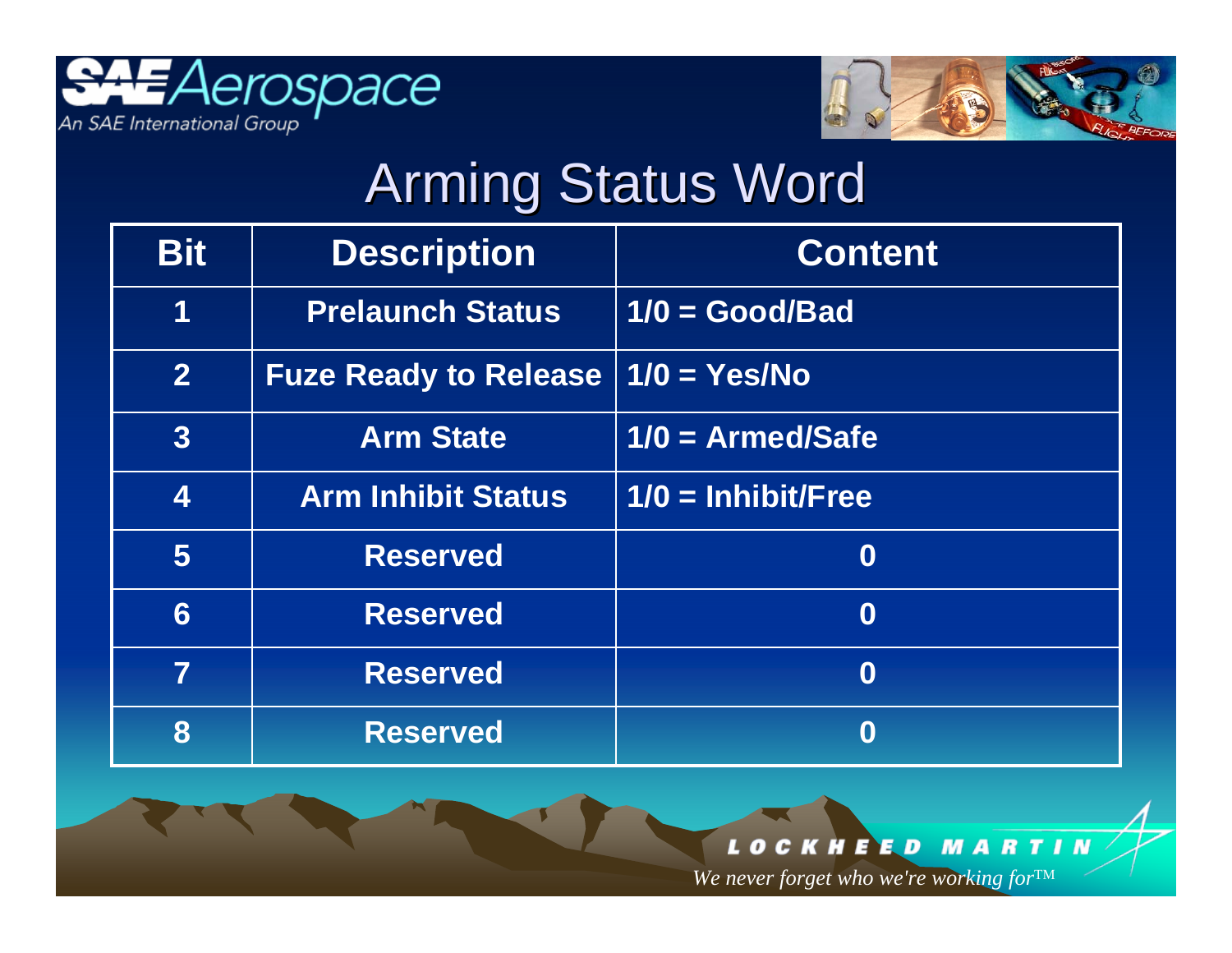



## Fuze Launch Sequence Commands Fuze Launch Sequence Commands

- FPS Fuze Prepare to Separate Fuze may perform non-irreversible actions
- FRI Fuze Release Imminent Store reporting CTSS to Platform. Fuze begin monitoring separation.

FOS – Fuze Omit Separation – Store or Platform aborting mission. Fuze ceases monitoring separation.

### E E D к н